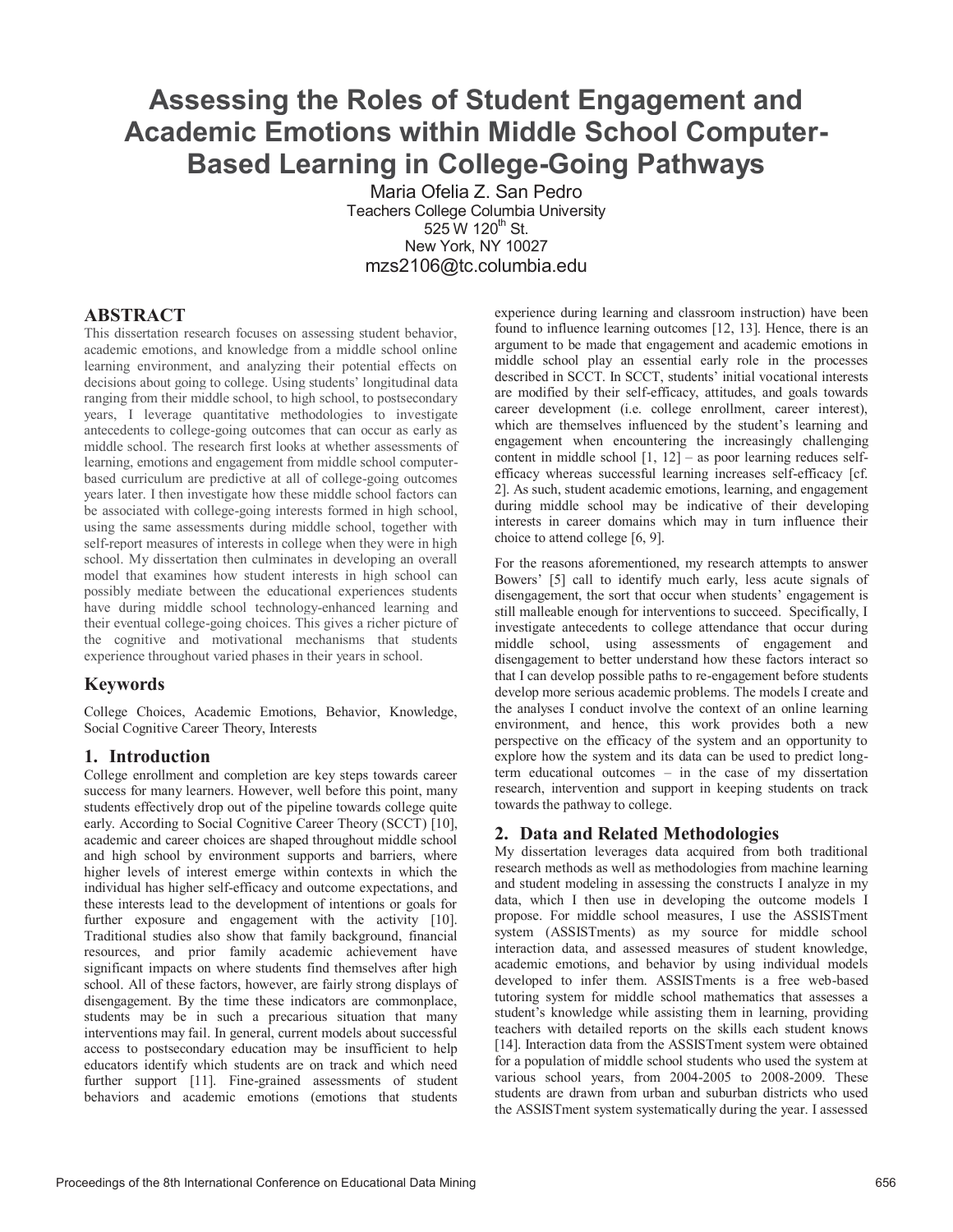a range of constructs from interaction data in ASSISTments, which include student knowledge estimates, student academic emotions (boredom, engaged concentration, confusion), student disengaged behaviors (off-task, gaming the system, carelessness), and other information of student usage. These form the features in our final model of college-going outcomes. Aside from educational software data, I also use survey data from the same students who used the system in middle school, consisting of information about the their attitude about the subject (mathematics) and about the system itself. These survey data were acquired around the same time they used the software in middle school.

For my high school measures of interest, students who used the system during their middle school years and who are now in high school, were administered with two surveys: the first is a short questionnaire that asked the highest level of math and science courses that the student completed in high school and asks the student what his/her educational and career plans are upon graduation. The second survey is the an CAPA survey, designed by Fred Borgen and Nancy Betz [4]. It is an online survey with Likert scale inputs from students that gauges their interest and confidence on certain domains and skills, and then assesses their overall self-efficacy and vocational interests using existing instruments.

A subset of our student sample who were expected to be in postsecondary stage of education by the time of data collection were identified for their postsecondary education status. For their college enrollment information, records were requested from the National Student Clearinghouse, with information such as whether they were enrolled in a college or not, the name of the university, date of enrollment, and college major enlisted if available. We supplemented this data with college selectivity classification of the said postsecondary institutions, taken from the Barron's College Selectivity Rating which classifies colleges into ten categories [7, 16], from most selective or 'Most Competitive' to 'Special' which consist of specialty institutions such as schools of music, culinary schools, art schools, etc. Another source of data includes survey data about post-high school academic and career achievements that was administered to this subset of students.

#### **3. Preliminary Work**

In developing an overall integrated model, I initially tested the predictive power of the middle school factors on separate postsecondary outcomes. First, I applied fine-grained models of student knowledge, student academic emotions (boredom, engaged concentration, confusion, frustration) and behavior on middle school interaction data to understand how student learning and engagement during this phase of learning can predict college enrollment. A logistic regression model was developed and can distinguish a student who will enroll in college (68.6% of the time, an above average performance for models created from "discovery with models"). In particular, boredom, confusion, and slip/carelessness are significant predictors of college enrollment both by themselves and contribute to the overall model of college enrollment. The relationships seen between boredom and college enrollment, and gaming the system and college enrollment indicate that relatively weak indicators of disengagement are associated with lower probability of college enrollment. Success within middle school mathematics is positively associated with college enrollment, a finding that aligns with studies that conceptualize high performance as a sign of college readiness [15] and models that suggest that developing aptitude predicts college attendance [8].

Next, I also modeled whether students will attend a selective college, combining data from students who used the ASSISTment system with data on college enrollment, and ratings from Barron's on college selectivity. These were used to model another logistic regression model that could distinguish between a student who will attend a selective college and a student who will not attend a selective college 76% of the time when applied to data from new students. This model indicated that the following factors are associated with lower chance of attending a selective college: gaming the system, boredom, confusion, frustration, less engaged concentration, lower knowledge, and carelessness.

I finally looked at college major classification based on middle school student learning and engagement, specifically whether the major belonged to a STEM (Science, Technology, Engineering, Mathematics) or Non-STEM category. The logistic regression model developed could distinguish between a student who took a STEM college major and a student who took an non-STEM college major 66% of the time when applied to data from new students This model indicated that the following factors are associated with lower chance of enrolling in a STEM college major: gaming the system, lower knowledge, and carelessness.

### **4. Proposed Work**

The initial individual models above support existing theories about indicators of successful entry to postsecondary education (academic achievement, grades). It sheds light on behavioral factors a student may experience in classrooms – which are more frequently and in many ways more actionable than the behaviors which result in disciplinary referrals – and how they can be predictive and be associated with long-term student outcomes.

With middle school assessments, I investigate at how student learning, academic emotions, and behavior as early as middle school may contribute as causal factors to a particular postsecondary decision (a in Figure 1 below) – an individual choice that is composed of answering the following questions: 1) Does the student decide to attend college?; 2) Does the student attend a selective college?; 3) What type of major does the student enroll in? I employ multivariate analysis on this part of my research work, for a richer and more realistic view of our postsecondary outcome, which is more than just one dependent variable of interest. Also this type of analysis allows us for causality to be deduced, as well as the inherent or underlying structure that can describe the data in a simpler fashion – in terms of latent variables. I also investigate interaction of features and how it affects our multivariate model via logistic regression, factor analysis and other appropriate statistical and machine learning algorithms that can be employed in our data to further understand the research problem.

In this phase of my dissertation research, I am starting to test the hypothesis of the possible existence of a mediating or indirect effect of high school college (and career) interests in predicting the multivariate postsecondary outcome based on middle school factors. I will establish this by looking at the causal influence of middle school factors to high school data (b in Figure 1 below). By integrating student data of their previous middle school interaction data, interests during their high school years, up to their postsecondary information, I will look at the possible causality of middle school factors to high school factors, as well as causality of high school factors to their postsecondary information. Like in previous analysis, I employ appropriate statistical and machine learning algorithms in trying to establish the indirect effect of high school factors (for our overall mediated